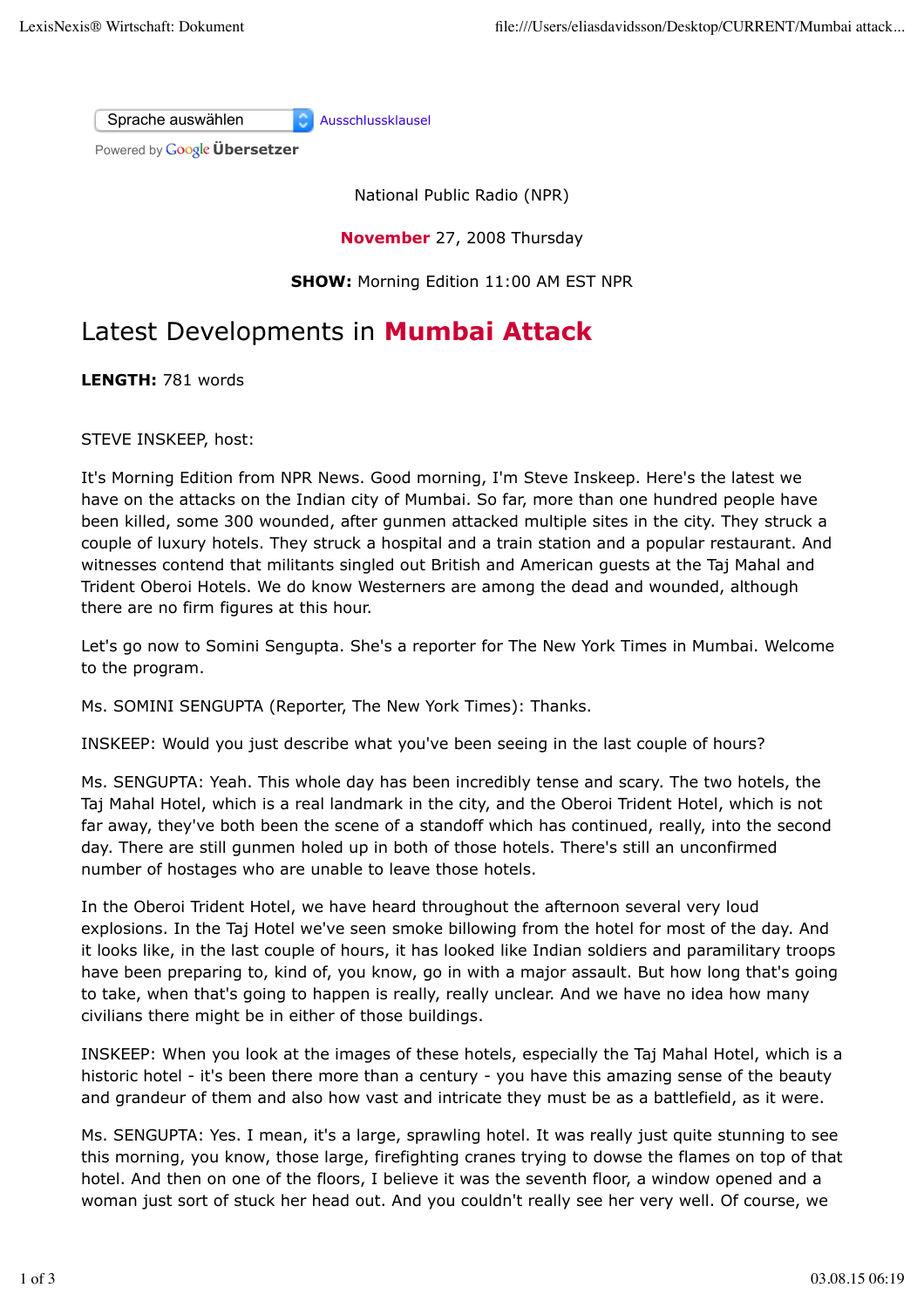didn't know what she must have been going through. And there were just, there were pigeons hovering overhead the whole time. It was a sort of gorgeous, sunny, very strange day.

INSKEEP: And a strange day throughout the city. I'm told that the city seems to have come to a halt, or it had earlier, according to our correspondent Philip Reeves. Is that still the case?

Ms. SENGUPTA: That is certainly true for South Bombay, which is the most bustling part of the city. And that's been really just deserted all day today. All the shops are shuttered. There a few people sort of standing, sitting outside their shops. There are army soldiers on every major street and lots of spectators sort of watching what, you know, soldiers and paramilitary troops are going to do.

INSKEEP: We're talking with Somini Sengupta. She's a reporter for The New York Times. She's live in Mumbai, talking with us from Mumbai. I want to ask about one other thing. I mentioned that there were a number of targets. There are also reports of an attack on a Jewish center. Can you tell us what information you have about that aspect of this?

Ms. SENGUPTA: Yeah. I mean, we know very little about what's, you know, what's happening in any of these sites. But this is a Chabad House which is kind of in between the two hotels. We really have no idea how many people live there. We were told by the local - by neighbors that there was a couple and a child there. We were told by the neighbors that they weren't actually in it earlier this morning but that a standoff continued throughout the afternoon between Indian troops and presumably gunmen holed up in there.

But it is very difficult to get really close to that place. But apparently, over the last day, there have been - there has been gunfire from there. Grenades have been shot from that - grenades have been thrown out of that building. There have been civilians, local people, killed in that neighborhood by gunmen holed up in that building.

INSKEEP: Somini Sengupta is a reporter for The New York Times. She is in Mumbai where fighting continues after militants attacked a number of targets in that gigantic city. Thank you very much.

Ms. SENGUPTA: Thank you.

**LOAD-DATE:** November 23, 2010

**LANGUAGE:** ENGLISH

**PUBLICATION-TYPE:** Transcript

Copyright 2008 National Public Radio (R) All Rights Reserved

Suchbegriffe [(mumbai attacks)] (1713)

Quelle **[1**] [National Public Radio (NPR)]

Anzeige Volltext

Sortierung Älteste zuerst

Datum/Zeit 13 Mai 2013 19:53:34